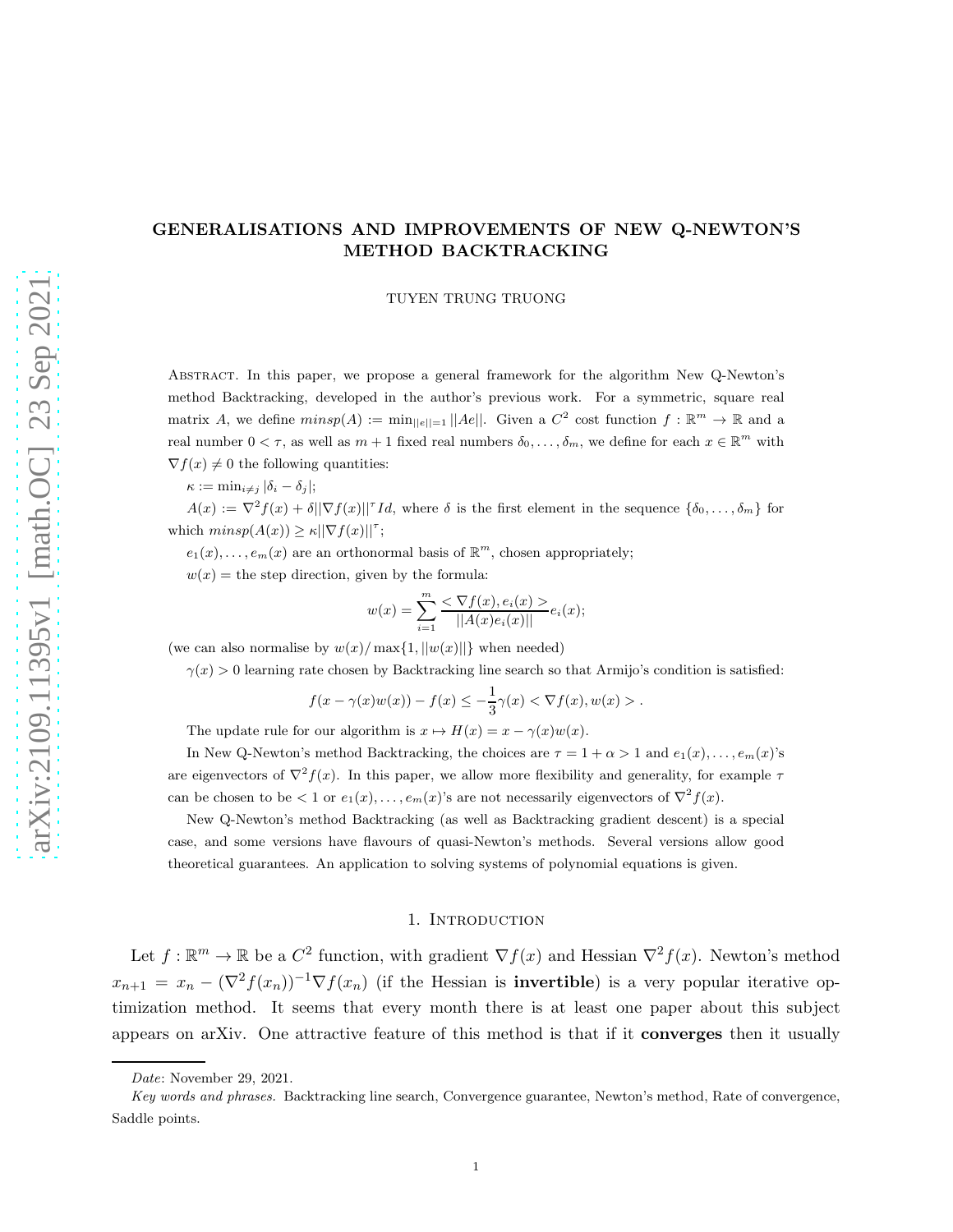converges very fast, with the rate of convergence being quadratic, which is generally faster than that of Gradient descent (GD) methods. We recall that if  $\{x_n\} \subset \mathbb{R}^m$  converges to  $x_{\infty}$ , and so that  $||x_{n+1} - x_{\infty}|| = O(||x_n - x_{\infty}||^{\epsilon}),$  then  $\epsilon$  is the rate of convergence of the given sequence. If  $\epsilon = 1$ then we have linear rate of convergence, while if  $\epsilon = 2$  then we have quadratic rate of convergence.

However, there is no guarantee that Newton's method will converge, and it is problematic near points where the Hessian is not invertible. Moreover, it cannot avoid saddle points. Recall that a saddle point is a point  $x^*$  which is a non-degenerate critical point of f (that is  $\nabla f(x^*) = 0$  and  $\nabla^2 f(x^*)$  is invertible) so that the Hessian has at least one **negative eigenvalue**. Saddle points are problematic in large scale optimization (such as those appearing in Deep Neural Networks, for which the dimensions could easily be millions or billions), see [\[4,](#page-12-0) [5\]](#page-12-1).

There are many modifications of Newton's method. The intended readers can see an overview in [\[13\]](#page-13-0). This paper concerns only the versions recently developed in

The author's joint paper [\[13\]](#page-13-0) defined a new modification of Newton's method which is easy to implement, while can avoid saddle points and as fast as Newton's method. It is recalled in Algorithm [1.](#page-1-0) Here we explain notations used in the description. Let  $A: \mathbb{R}^m \to \mathbb{R}^m$  be an invertible symmetric square matrix. In particular, it is diagonalisable. Let  $V^+$  be the vector space generated by eigenvectors of positive eigenvalues of  $A$ , and  $V^-$  the vector space generated by eigenvectors of negative eigenvalues of A. Then  $pr_{A,+}$  is the orthogonal projection from  $\mathbb{R}^m$  to  $V^+$ , and  $pr_{A,-}$  is the orthogonal projection from  $\mathbb{R}^m$  to  $V^-$ . As usual, Id means the  $m \times m$  identity matrix.

# Algorithm 1: New Q-Newton's method

```
Result: Find a critical point of f : \mathbb{R}^m \to \mathbb{R}Given: \{\delta_0, \delta_1, \ldots, \delta_m\} \subset \mathbb{R} (chosen randomly) and \alpha > 0;
Initialization: x_0 \in \mathbb{R}^m;
for k = 0, 1, 2... do
    j=0if \|\nabla f(x_k)\| \neq 0 then
          while \det(\nabla^2 f(x_k) + \delta_j \|\nabla f(x_k)\|^{1+\alpha} Id) = 0 do
               j = j + 1end
    end
     A_k := \nabla^2 f(x_k) + \delta_j \|\nabla f(x_k)\|^{1+\alpha} Idv_k := A_k^{-1} \nabla f(x_k) = pr_{A_k,+}(v_k) + pr_{A_k,-}(v_k)w_k := pr_{A_k,+}(v_k) - pr_{A_k,-}(v_k)x_{k+1} := x_k - w_kend
```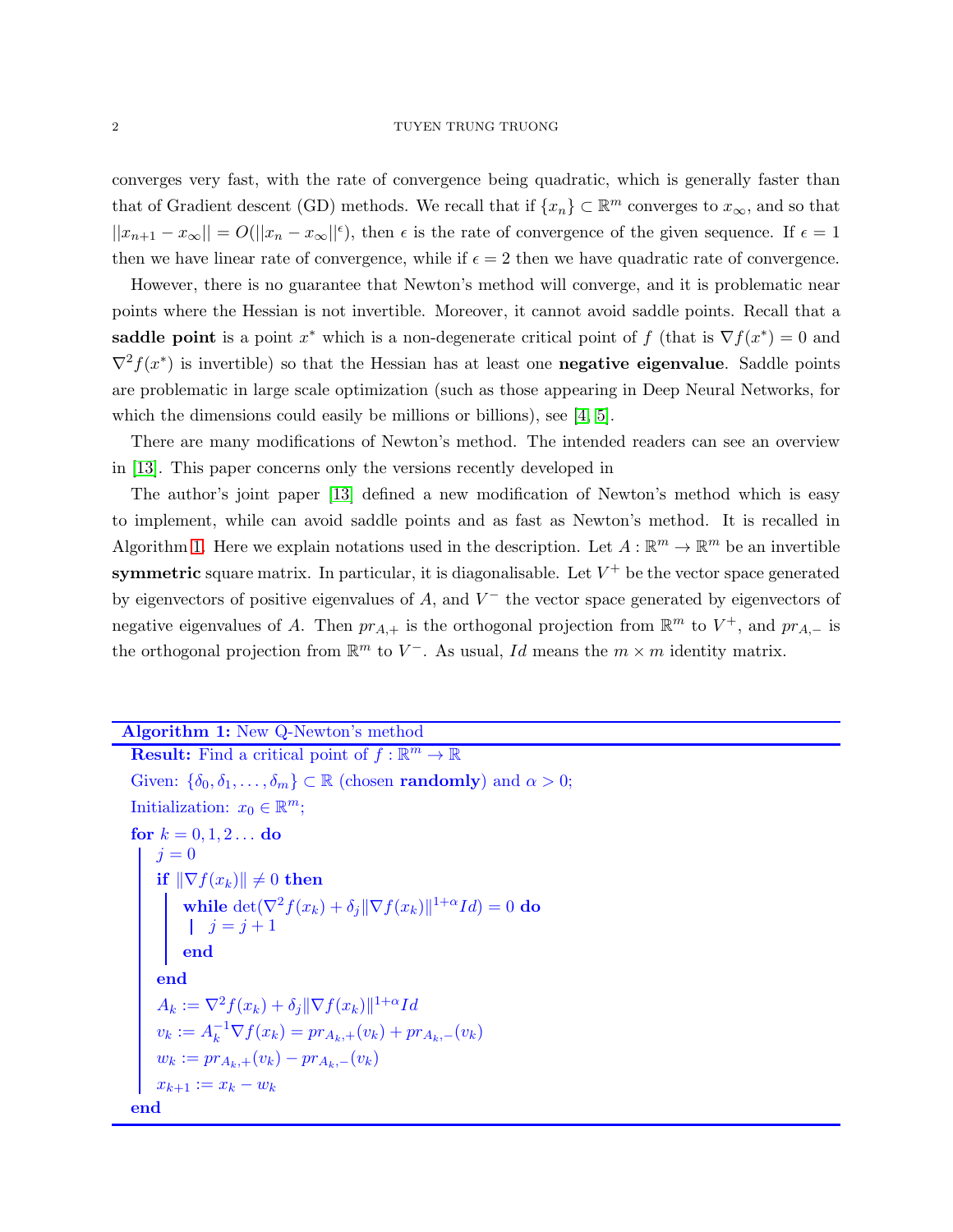Experimentally, on small scale problems, New Q-Newton's method works quite competitive against the methods mentioned above, see [\[13\]](#page-13-0). However, while it can avoid saddle points, it does not have a descent property, and an open question in [\[13\]](#page-13-0) is whether it has good convergence guarantees. More recently, in [\[7\]](#page-12-2), the author defined New Q-Newton's method Backtracking, see Algorithm [2](#page-3-0) below, which resolves this convergence guarantee issue. It incorporates Backtracking line search into New Q-Newton's method. Its use of hyperparameters is more sophisticated than that of New Q-Newton's method, and we need some notations. For a symmetric, square real matrix A, we define:

 $sp(A)$  = the maximum among  $|\lambda|$ 's, where  $\lambda$  runs in the set of eigenvalues of A, this is usually called the spectral radius in the Linear Algebra literature;

## and

 $minsp(A)$  = the minimum among  $|\lambda|$ 's, where  $\lambda$  runs in the set of eigenvalues of A, this number is non-zero precisely when A is invertible.

One can easily check the following more familiar formulas:  $sp(A) = \max_{||e||=1} ||Ae||$  and  $minsp(A) =$  $\min_{\vert\vert e\vert\vert=1} \vert\vert Ae\vert\vert$ , using for example the fact that A is diagonalisable.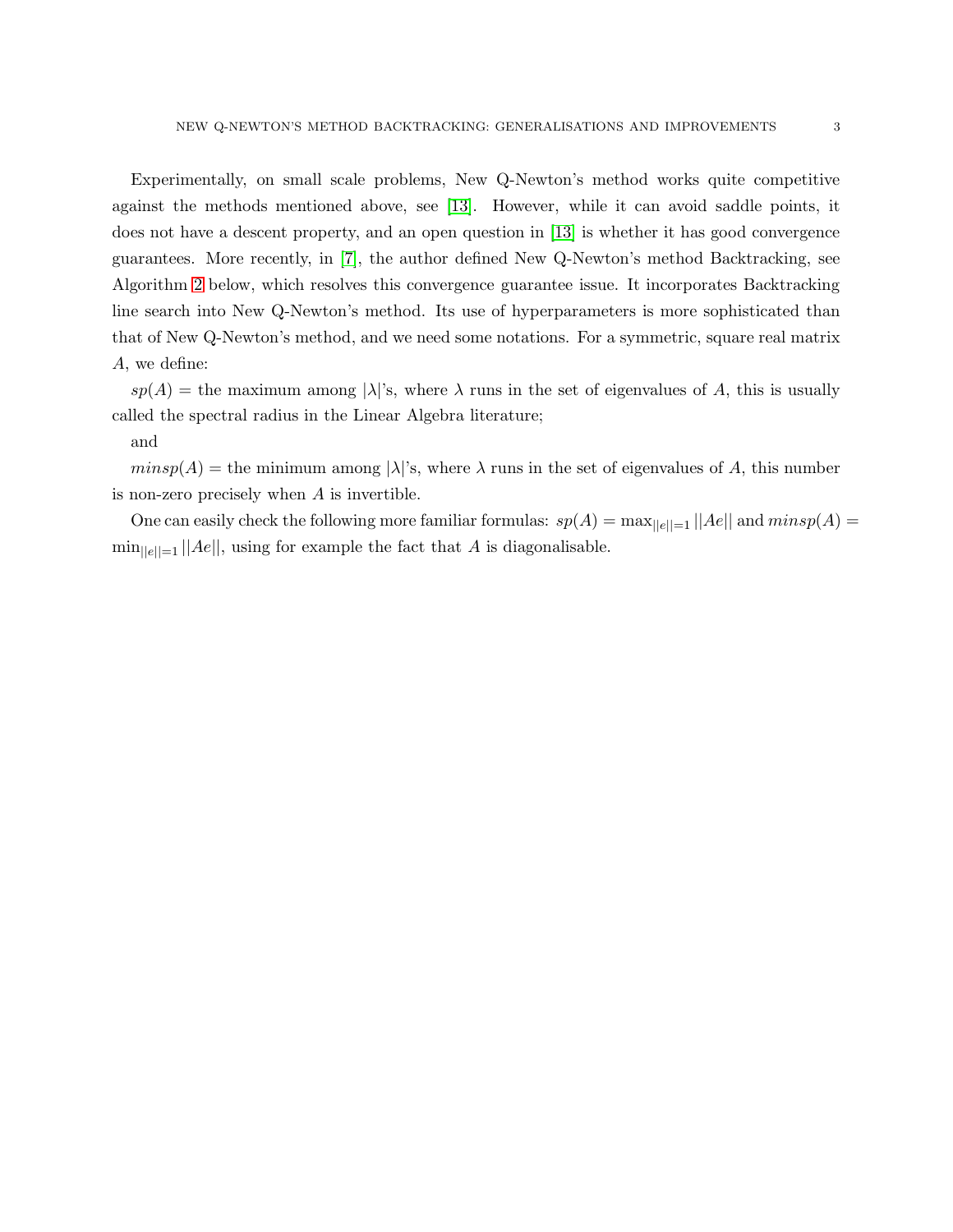Algorithm 2: New Q-Newton's method Backtracking

```
Result: Find a critical point of f : \mathbb{R}^m \to \mathbb{R}Given: \{\delta_0, \delta_1, \ldots, \delta_m\} \subset \mathbb{R} (chosen randomly), 0 < \alpha and 0 < \gamma_0 < 1;
Initialization: x_0 \in \mathbb{R}^m;
\kappa := \frac{1}{2} \min_{i \neq j} |\delta_i - \delta_j|;for k = 0, 1, 2... do
    j = 0if \|\nabla f(x_k)\| \neq 0 then
           while minsp(\nabla^2 f(x_k)+\delta_j\|\nabla f(x_k)\|^{1+\alpha}Id)<\kappa\|\nabla f(x_k)\|^{1+\alpha} do
                 j = j + 1end
      end
      A_k := \nabla^2 f(x_k) + \delta_j \|\nabla f(x_k)\|^{1+\alpha} Idv_k := A_k^{-1} \nabla f(x_k) = pr_{A_k,+}(v_k) + pr_{A_k,-}(v_k)w_k := pr_{A_k,+}(v_k) - pr_{A_k,-}(v_k)\widehat{w_k} := w_k / \max\{1, ||w_k||\}\gamma := \gamma_0if \|\nabla f(x_k)\| \neq 0 then
           while f(x_k - \gamma \widehat{w_k}) - f(x_k) > -\gamma < \widehat{w_k}, \nabla f(x_k) > /3 do
                 \gamma=\gamma/3end
      end
      x_{k+1} := x_k - \gamma \widehat{w_k}end
```
<span id="page-3-0"></span>There are two main differences between New Q-Newton's method and New Q-Newton's method Backtracking. First, in the former we only need  $\det(A_k) \neq 0$ , while in the latter we need the eigenvalues of  $A_k$  to be "sufficiently large". Second, the former has no line search component, while the latter has. Note that the  $\widehat{w_k}$  in Algorithm [2](#page-3-0) satisfies  $||\widehat{w_k}|| \leq 1$ , and if  $||\widehat{w_k}|| < 1$  then  $\widehat{w_k} = w_k$ . On the other hand, if one wants to keep closer to New Q-Newton's method, one can apply line search directly to  $w_k$ , and obtain a variant which will be named New Q-Newton's method Backtracking S, see Section [2](#page-8-0) for its description and theoretical guarantees.

In [\[7\]](#page-12-2), there are also some other versions of New Q-Newton's method Backtracking, both theoretically and practically. For simplicity, here we concerns only the above version. It is shown in [\[7\]](#page-12-2) that any cluster point of a sequence  $\{x_n\}$  constructed by New Q-Newton's method is a critical point of f. Moreover, in case f is a Morse function, then it is shown that if the initial point  $x_0$  is random, then either  $\lim_{n\to\infty}||x_n|| = \infty$  or  $\{x_n\}$  converges to a local minimum with quadratic rate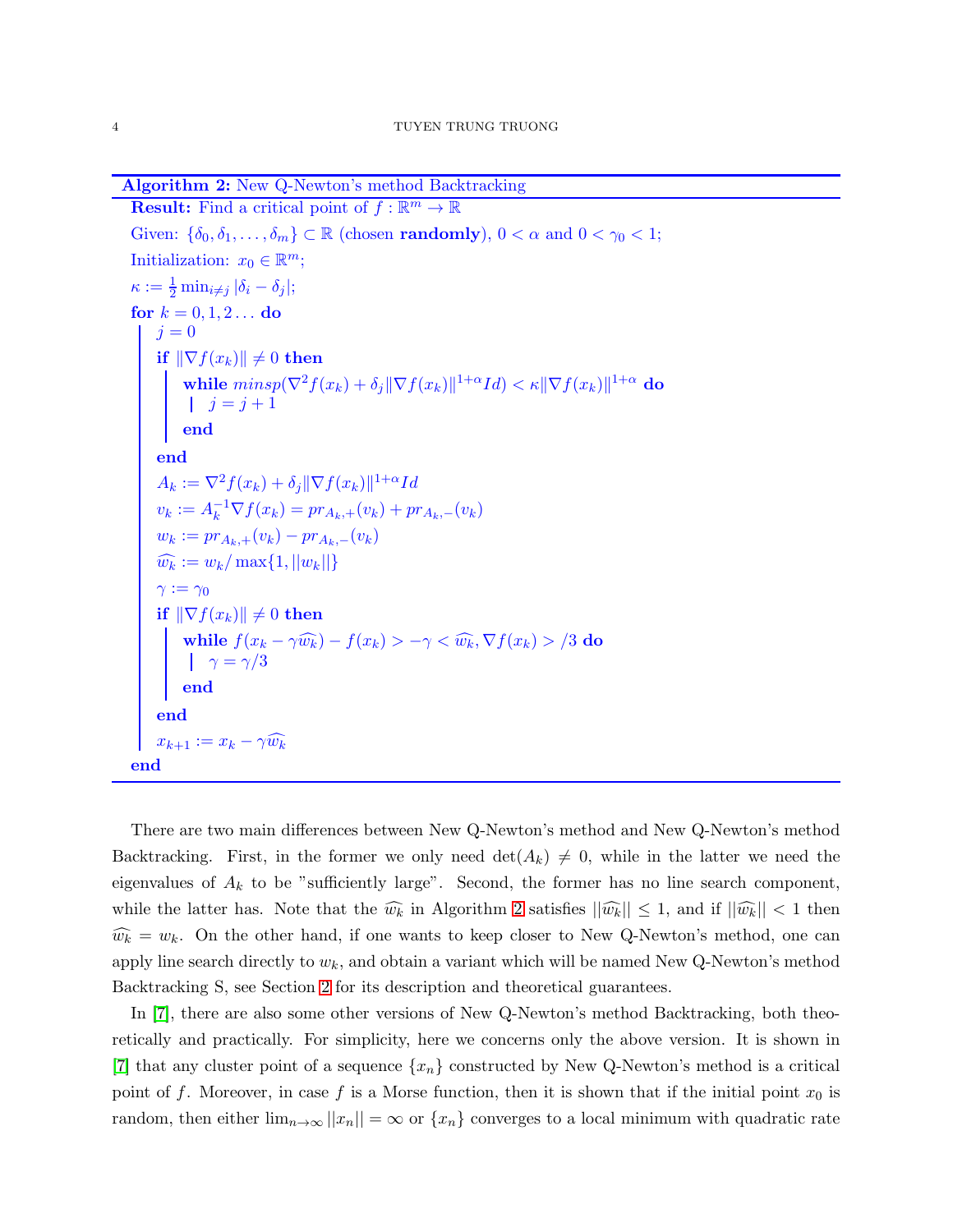of convergence. In an updated version of [\[13\]](#page-13-0), this is used to show theoretically that one can quickly find roots of univariate meromorphic functions, and experiments show that even New Q-Newton's method works well for this task.

This suggests that New Q-Newton's method Backtracking (or New Q-Newton's method) also has good theoretical guarantees when the cost function is real analytic, or more generally if both f and  $\nabla f$  satisfy Lojasiewicz gradient inequality. Besides Morse functions, the latter type of cost functions are met in many realistic applications, for example in robotics or Deep Neural Networks. Experimentally, this is confirmed on various examples, including non-smooth ones, see [\[7\]](#page-12-2). In this paper, we provide more theoretical support to this, by showing that a modification of New Q-Newton's method Backtracking indeed has this good theoretical guarantee.

We start with a generalised framework, see Algorithm [3.](#page-4-0)

<span id="page-4-0"></span>Algorithm 3: New Q-Newton's method Backtracking G **Result:** Find a critical point of  $f : \mathbb{R}^m \to \mathbb{R}$ Given:  $\{\delta_0, \delta_1, \ldots, \delta_m\} \subset \mathbb{R}$  (chosen **randomly**),  $0 < \tau$  and  $0 < \gamma_0 < 1$ ; Initialization:  $x_0 \in \mathbb{R}^m$ ;  $\kappa := \frac{1}{2} \min_{i \neq j} |\delta_i - \delta_j|;$ for  $k = 0, 1, 2...$  do  $j=0$ if  $\|\nabla f(x_k)\| \neq 0$  then while  $minsp(\nabla^2 f(x_k) + \delta_j \|\nabla f(x_k)\|^{\tau} Id) < \kappa \|\nabla f(x_k)\|^{\tau}$  do  $j = j + 1$ end end  $A_k := \nabla^2 f(x_k) + \delta_j \|\nabla f(x_k)\|^{\tau} Id$  $e_{1,k}, \ldots, e_{m,k}$  an appropriately chosen orthonormal basis for  $\mathbb{R}^m$  $w_k := \sum_{i=1}^m$  $\frac{<\nabla f(x_k),e_{i,k}>}{||A_k.e_{i,k}||}e_{i,k}$  $\widehat{w_k} := w_k / \max\{1, ||w_k||\}$  $\gamma := \gamma_0$ if  $\|\nabla f(x_k)\| \neq 0$  then while  $f(x_k - \gamma \widehat{w_k}) - f(x_k) > -\gamma < \widehat{w_k}, \nabla f(x_k) > /3$  do  $\gamma=\gamma/3$ end end  $x_{k+1} := x_k - \gamma \widehat{w_k}$ end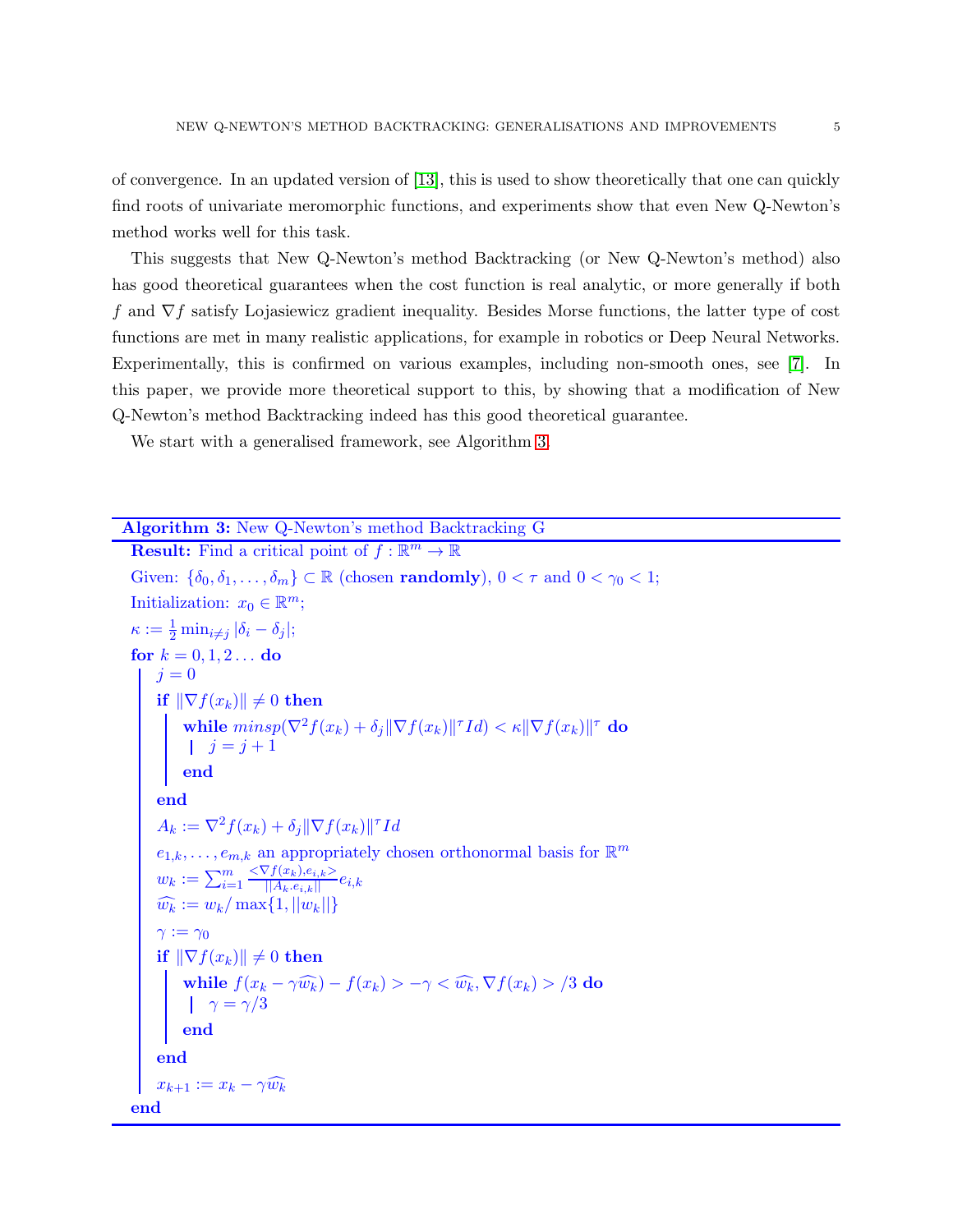There are two main changes from New Q-Newton's method Backtracking, which bring in more generalities and flexibilities as well as more convergence guarantees. First, the choice of the exponent  $\mu$  is now allowed to be  $\leq$  1, which allows more convergence guarantees. Second, we don't need to choose  $e_{i,k}$  to be eigenvectors of  $\nabla^2 f(x_k)$ .

We now check that the new algorithm includes both New Q-Newton's method Backtracking and Backtracking gradient descent as special cases.

New Q-Newton's method Backtracking: (see [\[7\]](#page-12-2)) We choose  $\tau = 1 + \alpha > 1$  and  $e_{1,k}, \ldots, e_{m,k}$ eigenvectors of  $A_k$ . Hence, if  $\lambda_i$  is the corresponding eigenvalue of  $e_{i,k}$  of  $A_k$ , then

$$
w_k = \sum_{i=1}^m \frac{<\nabla f(x_k), e_{i,k} >}{|\lambda_i|} e_{i,k}.
$$

Backtracking gradient descent: We choose  $e_{1,k} = \nabla f(x_k)/\|\nabla f(x_k)\|$ . Then, by definition, we have  $\langle \nabla f(x_k), e_{l,k} \rangle = 0$  for  $l = 2, \ldots, m$ . Thus in this case:

$$
w_k = \frac{||\nabla f(x_k)||}{||\nabla^2 f(x_k) \cdot \nabla f(x_k)||} \nabla f(x_k).
$$

Hence, we recover (rescaled) Backtracking gradient descent.

Roughly speaking, near a non-degenerate critical point, then the best learning rate one can choose for Armijo's condition is about  $1/||\nabla^2 f(x_k)||$  (see e.g. [\[11\]](#page-13-1)). The above version gives a more precise value of the learning rate to start with. Compare also [\[10,](#page-13-2) [8,](#page-13-3) [7\]](#page-12-2).

We now define some new special cases of New Q-Newton's method Backtracking G. We fix  $e_1, \ldots, e_m$  an orthonormal basis for  $\mathbb{R}^m$ .

**New Q-Newton's method Backtracking G1:** We choose  $0 < \tau \leq 1$ , and choose  $e_{1,k}, \ldots, e_{m,k}$ to consist of eigenvectors of  $A_k$ . This is almost the same as New Q-Newton's Backtracking, except that there  $\tau = 1 + \alpha > 1$ .

The benefit is that this allows one to prove new theoretical guarantees for real analytic cost functions, while the associated dynamical system is still  $C^1$  near non-degenerate critical points and hence it still can avoid saddle points.

New Q-Newton's method Backtracking G2: We choose  $0 < \tau \leq 1$  and choose  $e_{i,k} = e_i$  for all  $i = 1, \ldots, m$ .

This version is probably the less computationally expensive, and hence has some favours of quasi-Newton's methods.

New Q-Newton's method Backtracking G3: We choose  $e_{i,k} = e_i$  for all  $i = 1, ..., m$  as follows: Near a non-degenerate critical point  $x^*$ , we choose  $e_j(x)$   $(j = 1, ..., m)$  consistently by only one of the following schemes:

- i)  $e_i(x)$ 's are eigenvectors of  $\nabla^2 f(x)$ ;
- or
- ii)  $e_j(x)$ 's are  $C^1$  functions for all  $j = 1, \ldots, m$ .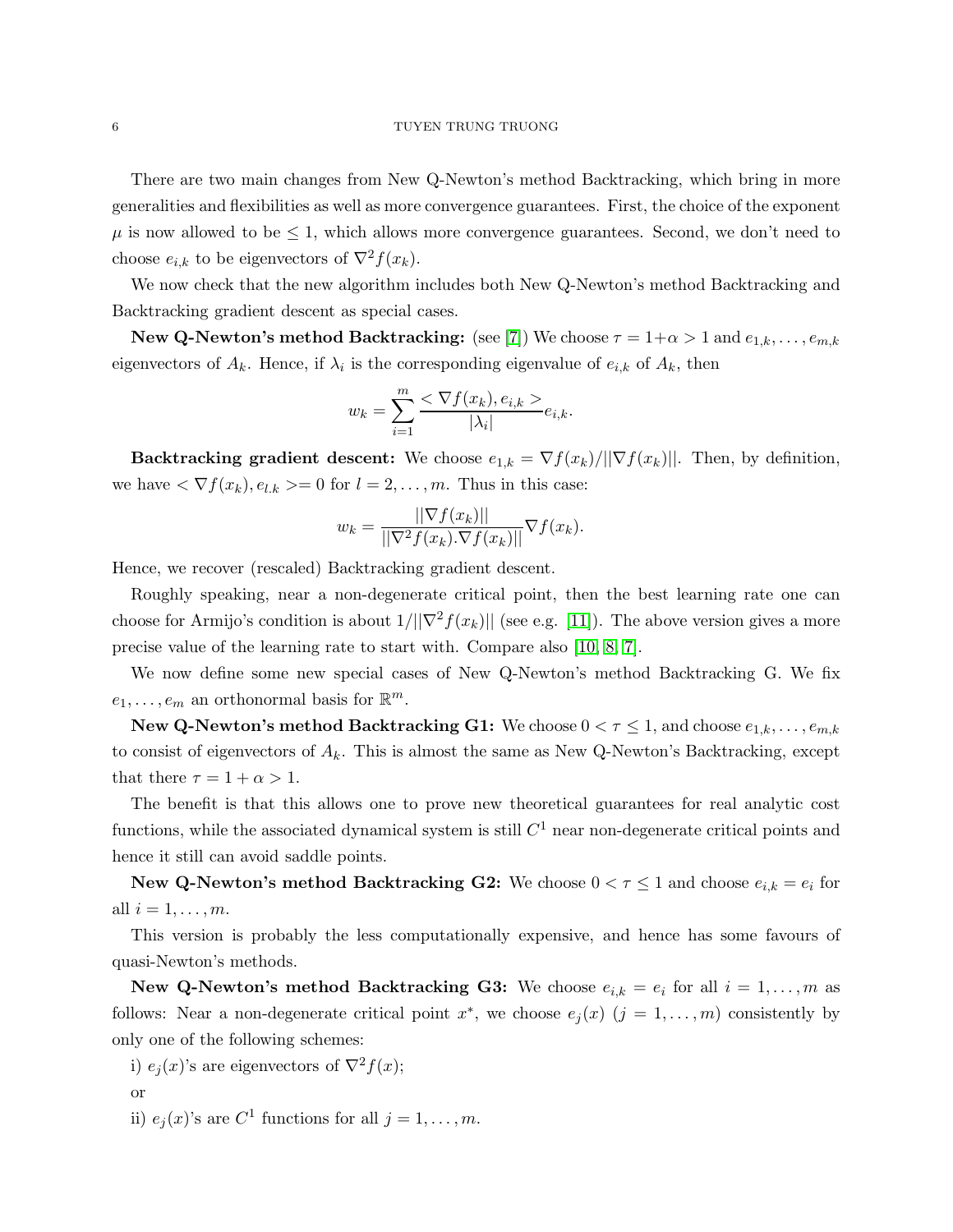Both New Q-Newton's method Backtracking (G1) (where we always follow rule i) and G2 (where we always follow rule ii) are special cases of New Q-Newton's method G3. Here is one way to combine both of them:

New Q-Newton's method Backtracking G4: If  $minsp(A_k) \geq \kappa ||\nabla f(x_k)||^{1/2}$ , then we choose  $e_{1,k},\ldots,e_{m,k}$  to be eigenvectors of  $\nabla^2 f(x_k)$ . Otherwise, we choose  $e_{1,k},\ldots,e_{m,k}$  to be  $e_1, \ldots, e_k.$ 

In the remaining of this section, we present the good theoretical guarantees of the new algorithms. We recall that if  $\{x_n\} \subset \mathbb{R}^m$  has a subsequence  $\{x_{n_k}\}$  converging to a point  $x_\infty$ , then  $x_\infty$  is a **cluster point** of  $\{x_n\}$ . By definition, the sequence  $\{x_n\}$  is convergent if it is bounded and has exactly one cluster point. We note that the below results generalise those known for Backtracking gradient descent and New Q-Newton's method Backtracking.

<span id="page-6-1"></span>**Theorem 1.1.** Let  $f : \mathbb{R}^m \to \mathbb{R}$  be a  $C^3$  function. Let  $\{x_n\}$  be a sequence constructed by the New *Q-Newton's method Backtracking G.*

*0)* (Descent property)  $f(x_{n+1}) \leq f(x_n)$  for all n.

*1)* If  $x_{\infty}$  *is a* cluster point *of*  $\{x_n\}$ *, then*  $\nabla f(x_{\infty}) = 0$ *. That is,*  $x_{\infty}$  *is a* critical point *of* f.

*2)* If  $0 < \tau < 1$ : If f has at most countably many critical points, then either  $\lim_{n\to\infty} ||x_n|| = \infty$ *or* {xn} *converges to a critical point of* f*. Moreover, if* f *has compact sublevels, then only the second alternative happens.*

*3) For G3: There is a set*  $A \subset \mathbb{R}^m$  *of Lebesgue measure* 0*, so that if*  $x_0 \notin A$ *, and*  $x_n$  *converges to*  $x_{\infty}$ *, then*  $x_{\infty}$  *cannot be a* **saddle point** *of* f. Hence, if  $\nabla^2 f x_{\infty}$  *is invertible, then*  $x_{\infty}$  *must be a local minimum.*

*4)* If  $x_n$  converges to  $x_\infty$  which is a non-degenerate critical point of f, then the rate of convergence *is at least* **linear**. If moreover,  $x_{\infty}$  *is a local minimum, then the rate of convergence is quadratic.* 

5) (Capture theorem) If  $x'_\infty$  is a non-degenerate local minimum of f, then for initial points  $x'_0$ *close enough to*  $x'_\infty$ , the sequence  $\{x'_n\}$  constructed by New Q-Newton's method Backtracking G will *converge to*  $x'_\infty$ *.* 

The next application concerns Morse functions. We recall that  $f$  is Morse if every critical point of its is non-degenerate. That is, if  $\nabla f(x^*) = 0$  then  $\nabla^2 f(x^*)$  is invertible. By transversality theory, Morse functions are dense in the space of functions. We recall that a sublevel of  $f$  is a set of the type  $\{x \in \mathbb{R}^m : f(x) \le a\}$ , for a given  $a \in \mathbb{R}$ . The function f has compact sublevels if all of its sublevels are compact sets. It is not known if New Q-Newton's method satisfies Theorem [1.2.](#page-6-0)

<span id="page-6-0"></span>**Theorem 1.2.** Let f be a  $C^3$  function, which is Morse. Let  $x_0$  be a random initial point, and *let* {xn} *be a sequence constructed by the New Q-Newton's method Backtracking G. Then either*  $\lim_{n\to\infty}||x_n||=\infty$ , or  $x_n$  converges to a **critical point** of f. Moreover, if f has compact sublevels, *then only the second alternative occurs.*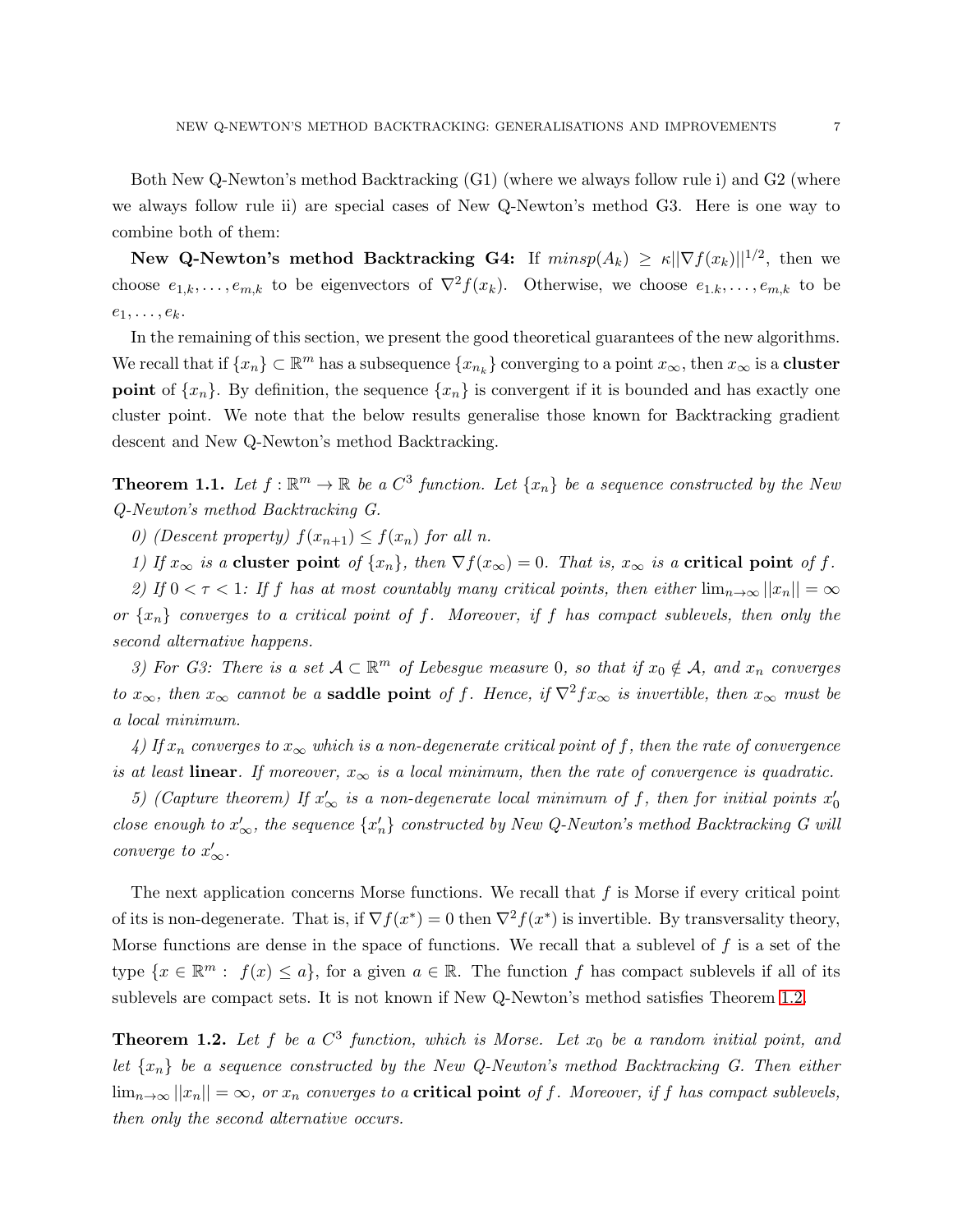Note that when  $0 < \tau < 1$ , then part 2 of Theorem [1.1](#page-6-1) gives a stronger result.

Next, we discuss the applications to cost functions  $f$  which are real analytic or more generally both f and  $\nabla f$  satisfy Lojasiewicz gradient inequality (need near critical points of f only). These types of cost functions appear in many realistic applications such as in robotics and Deep Neural Network. Recall that a function  $f$  satisfies Lojasiewicz gradient inequality at a point  $x^*$  if there is a small neighbourhood U of  $x^*$ , a constant  $0 < \mu < 1$  and a constant  $C > 0$  so that for all  $x, y \in U$ we have

$$
|f(x) - f(y)|^{\mu} \le C ||\nabla f(x)||.
$$

We will need the following quantity in statements of the next results:

**Definition (Lojasiewicz exponent):** Assume that  $f : \mathbb{R}^m \to \mathbb{R}$  has the Lojasiewicz gradient inequality near its critical points. Then at each critical point  $x^*$  of f, we define

 $\mu(x^*) := \inf\{\mu : \text{there is an open neighborhood } U \text{ of } x^* \text{ and a constant } C > 0 \text{ so that for all }$  $x, y \in U$  we have  $|f(x) - f(y)|^{\mu} \leq C ||\nabla f(x)||$ .

We say that the gradient  $\nabla f$  satisfies Lojasiewicz gradient inequality at a point  $x^*$ , if the function  $F(x, y) \leq \nabla f(x), y > : \mathbb{R}^{2m} \to \mathbb{R}$  satisfies Lojasiewicz gradient inequality. By Lojasiewicz' theorem, if f is real analytic (and hence  $F(x, y)$  is also real analytic), then f and its gradient satisfy Lojasiewicz gradient inequality. Hence, the next theorem can be applied to **quickly** finding roots of systems of (real or complex) analytic equations. Part 3 of its in particularly generalises a result in [\[7\]](#page-12-2), which treats the case of finding roots of univariate meromorphic functions (i.e. meromorphic functions in 1 variable).

<span id="page-7-0"></span>**Theorem 1.3.** Assume that  $f : \mathbb{R}^m \to \mathbb{R}$  satisfies the Lojasiewicz gradient inequality. Let  $\{x_n\}$  be *a sequence constructed by New Q-Newton's Backtracking G. Assume also that*  $0 < \tau \leq 1$ *.* 

*1) Assume that* f *has at most countably many critical points, and* ∇f *satisfies the Lojasiewicz gradient inequality. Then either*  $\lim_{n\to\infty} ||x_n|| = \infty$  *or*  $\{x_n\}$  *converges to a critical point of f.* 

*2)* Assume that for all critical points  $x^*$  of f, we have  $\mu(x^*) \times (1 + \tau) < 1$ . For  $\tau = 1$ , assume *moreover that*  $\nabla f$  *also satisfies the Lojasiewicz gradient inequality. Then either*  $\lim_{n\to\infty}||x_n|| = \infty$ or  $\{x_n\}$  *converges to a critical point of f.* 

 $3)$  Assume that whenever a subsequence  $x_{k_n}$  converges, we have

$$
\liminf_{n \to \infty} \frac{\min_{i \in \Lambda_{k_n}} ||A_{k_n}.e_{i,k}||}{\max_{i \in \Lambda_{k_n}} ||A_{k_n}.e_{i,k_n}||} > 0,
$$

where  $\Lambda_{k_n} = \{i : \langle \nabla f(x_{k_n}), e_{i,k_n} \rangle \neq 0\}$ . Moreover, if  $\tau = 1$ , then assume that  $\nabla f$  also satisfies *the Lojasiewicz gradient inequality. Then either*  $\lim_{n\to\infty} ||x_n|| = \infty$  *or*  $\{x_n\}$  *converges to a critical point of* f*.*

The result in part 1 is new only when  $\mu = 1$  (the remaining case is covered by part 2 of Theorem [1.1\)](#page-6-1). In parts 2 and 3, we do not require that f has only countably many critical points. In part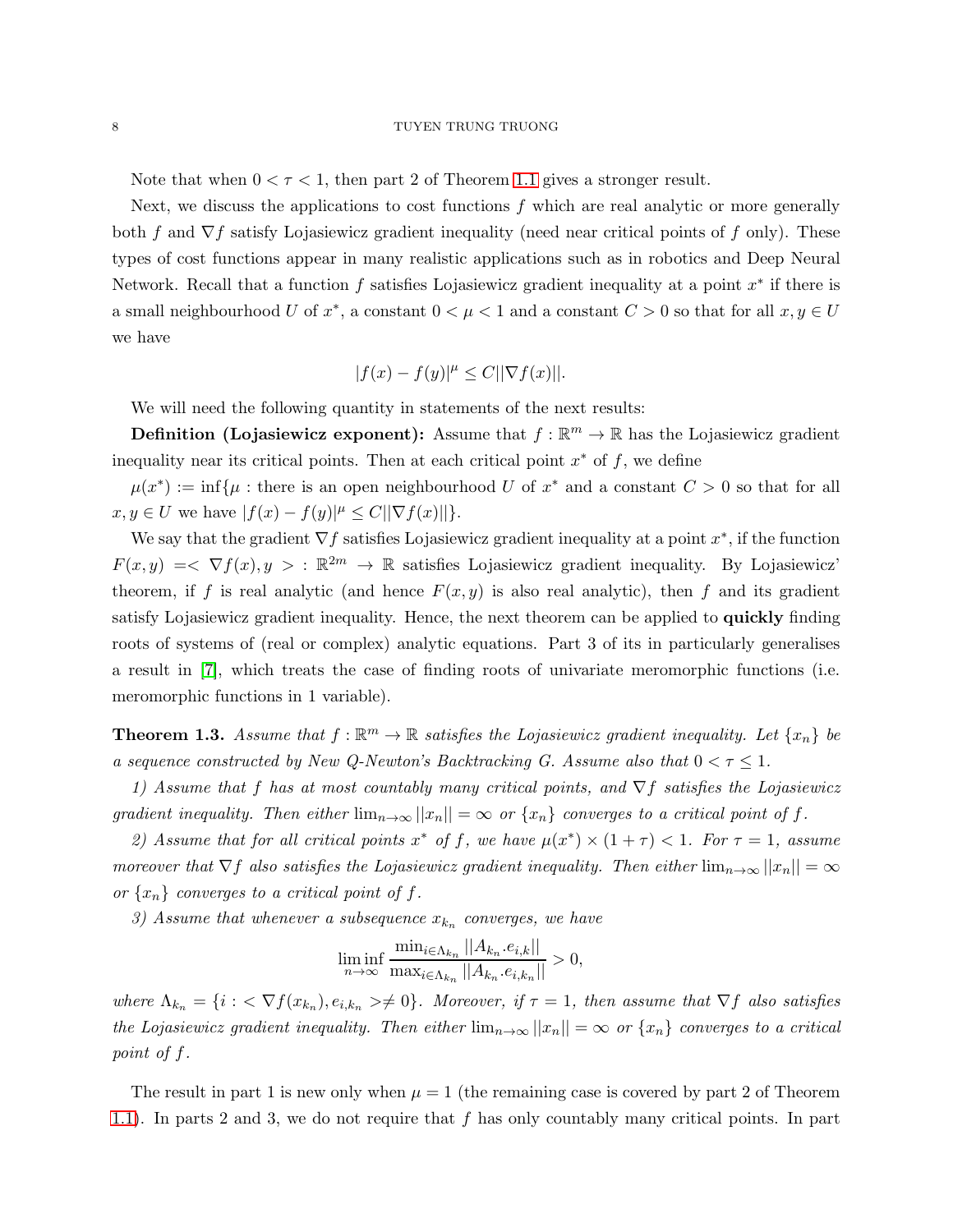2), it is allowed that  $\sup_{\nabla f(x^*)=0} \mu(x^*) \times (1+\tau) = 1$ , provided the supremum is not attained at any critical point  $x^*$ . On the other hand, since in general  $\mu(x^*) \geq 1/2$ , it follows that if  $\mu(x^*)(1+\tau) < 1$ then we should have  $\tau < 1$ . The condition in part 3) is proven in [\[13\]](#page-13-0) to be satisfied for the case  $f: \mathbb{R}^2 \to \mathbb{R}$  is defined as  $f = u^2 + v^2$ , where  $u =$  the real part of g and  $v =$  the imaginary part of  $g$ , and  $g$  is a univariate holomorphic (more generally, meromorphic) function. The next result is inspired by the mentioned result in [\[7\]](#page-12-2), and generalises it for the case of polynomial equations. (Note, however, the proof in [\[7\]](#page-12-2) establishes the conditions in part 3 of Theorem [1.3,](#page-7-0) while the proof of the next theorem relies on part 2 of Theorem [1.3.](#page-7-0)) The result is separated from Theorem [1.3](#page-7-0) to emphasise its practical usefulness.

<span id="page-8-1"></span>**Theorem 1.4.** Let  $P_1, \ldots, P_N$  be polynomials (in either real or complex variables). Let  $f =$  $|P_1|^2 + \ldots + |P_N|^2$  be a function from  $\mathbb{R}^m \to \mathbb{R}$ . There exists  $0 < \tau_0 < 1$  depending only on the *dimension and the degrees of the polynomials*  $P_1, \ldots, P_m$  *so that if*  $\{x_n\}$  *is a sequence constructed by New Q-Newton's method Backtracking G applied to f, with*  $\tau \leq \tau_0$ *, then we have a bifurcation: Either*

 $i)$   $\lim_{n\to\infty}$   $||x_n|| = \infty$ , *or ii)* the whole sequence  $\{x_n\}$  converges to a critical point of f.

In the above theorem, a zero of the system of equations  $P_1 = \ldots = P_N = 0$  is a global minimum of f. Theorem [1.4](#page-8-1) mainly concerns the case where the set of critical points of f is uncountable. In the case where the set of critical points of f is countable one can use also part 1 of Theorem [1.3.](#page-7-0) For avoidance of saddle point and rate of convergence, one can use Theorem [1.1.](#page-6-1)

The remaining of this paper is organised as follows. In Section [2](#page-8-0) we prove the main theoretical results. In the last section we will explore the feasibility of implementation of the algorithms and of the assumptions in the theoretical results.

<span id="page-8-0"></span>Acknowledgments. The author is partially supported by Young Research Talents grant 300814 from Research Council of Norway.

## 2. Proofs of main results

In this section, we prove Theorems [1.1,](#page-6-1) [1.2,](#page-6-0) [1.3](#page-7-0) and [1.4.](#page-8-1)

## *Proof of Theorem [1.1.](#page-6-1)* 0) This is obvious.

1) We recall that we have the inequality  $||A_k.e|| \geq minsp(A_k)$ , and by definition of the algorithm  $minsp(A_k) \geq \kappa ||\nabla f(x_k)||^{\tau}$  for all k and all vectors e of unit length. Then we can follow [\[7\]](#page-12-2) to complete the proof.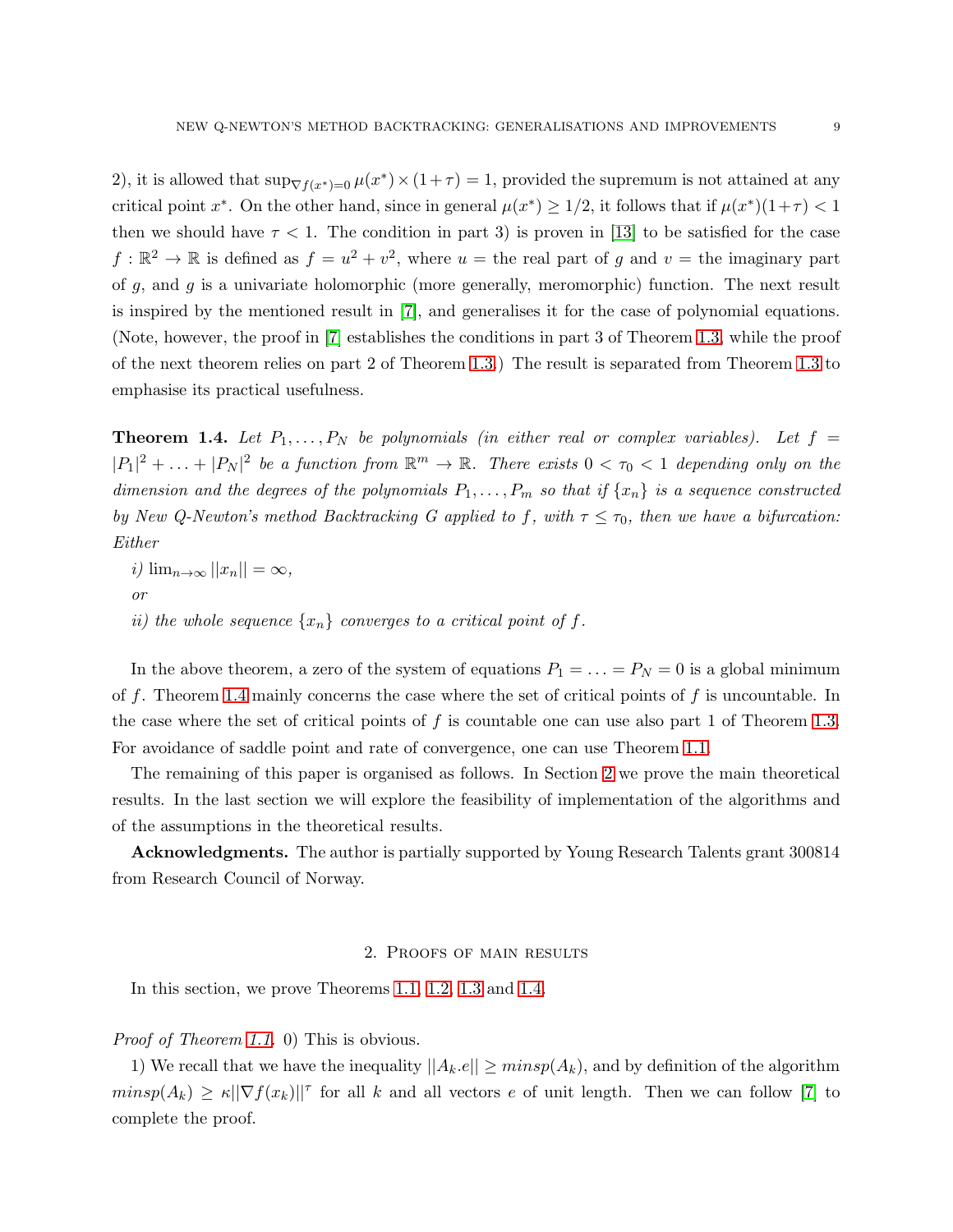2) Since  $0 < \tau < 1$ , we have  $||A_k.e_{i,k}|| \ge \kappa ||\nabla f(x_k)||^{\tau}$  for all  $i = 1, \ldots, m$ . Therefore

$$
||w_k|| = \left( \sum_{i=1}^m \frac{< \nabla f(x_k), e_{i,k} >^2}{||A_k, e_{i,k}||^2} \right)^{1/2}
$$
  
\n
$$
\leq \frac{||\nabla f(x_k)||}{\min_i ||A_k, e_{i,k}||}
$$
  
\n
$$
\leq ||\frac{1}{\kappa} \nabla f(x_k)||^{1-\mu}.
$$

Assume now that  $x_{k_n}$  converges to a point  $x^*$ . Then we know from part 1) that  $\nabla f(x^*) = 0$ . Therefore,

$$
||x_{k_n+1} - x_{k_n}|| \le ||w_{k_n}|| \le \frac{1}{\kappa} ||\nabla f(x_{k_n})|| \to 0.
$$

Hence, if  $d(.,.)$  is the projective metric (see [\[12,](#page-13-4) [7\]](#page-12-2)), then  $\lim_{k\to\infty} d(x_k, x_{k+1}) = 0$ . We then can finish the proof as in [\[12,](#page-13-4) [7\]](#page-12-2).

3) By the proof of [\[13,](#page-13-0) [8\]](#page-13-3), it suffices to show that near a non-degenerate critical point, the associated dynamical system is  $C<sup>1</sup>$ , and hence Stable-Central manifold theorems can be applied. So, we let  $x^*$  be a non-degenerate critical point of f, and show that the assignment  $x \mapsto H(x) =$  $x - \gamma(x)w(x)$  is  $C^1$ .

First of all, as argued in [\[7\]](#page-12-2), near a non-degenerate critical point we have  $\gamma(x) = 1$ . Therefore, we need to show that the assignment  $x \mapsto x - w(x)$  is  $C^1$  near  $x^*$ . This is clearly the case when  $\tau > 1$ , in that case the map  $x \mapsto ||\nabla f(x)||^{\tau}$  is  $C^1$ .

Even when  $\mu \leq 1$ , we still have that  $H(x)$  is  $C^1$ . Indeed, since  $x \mapsto ||\nabla f(x)||^{\tau}$  is  $C^1$  at noncritical points, it can be checked that  $H(x)$  is  $C<sup>1</sup>$  for non-critical points. Since  $x^*$  is the only critical point of f in a small neighbourhood of itself, it remains to check that the gradient of H at  $x^*$  exists, and gives rise to a  $C<sup>1</sup>$  function.

We consider first the case where  $e_1(x), \ldots, e_m(x)$ 's are  $C^1$  functions near  $x^*$ . Then,

$$
w(x) = \sum_{i=1}^{m} \frac{< \nabla f(x), e_i(x) >}{||A(x).e_i(x)||} e_i(x).
$$

provided  $x \neq x^*$ . We then have

$$
\nabla w(x) = \sum_{i=1}^{m} \frac{\nabla(<\nabla f(x), e_i(x) > e_i(x))}{||A(x).e_i(x)||} + \sum_{i=1}^{m} \frac{<\nabla f(x), e_i(x)>}{||A(x).e_i(x)||^2} e_i(x) \otimes \nabla ||A(x).e_i(x)||.
$$

The first sum on the RHS is clearly defined at  $x^*$  as well, and is continuous there. Hence, it suffices to show that the same is true for the second sum. We will show that indeed

$$
\lim_{x \to x^*} \sum_{i=1}^m \frac{< \nabla f(x), e_i(x) >}{\nabla ||A(x).e_i(x)||} e_i(x) = 0.
$$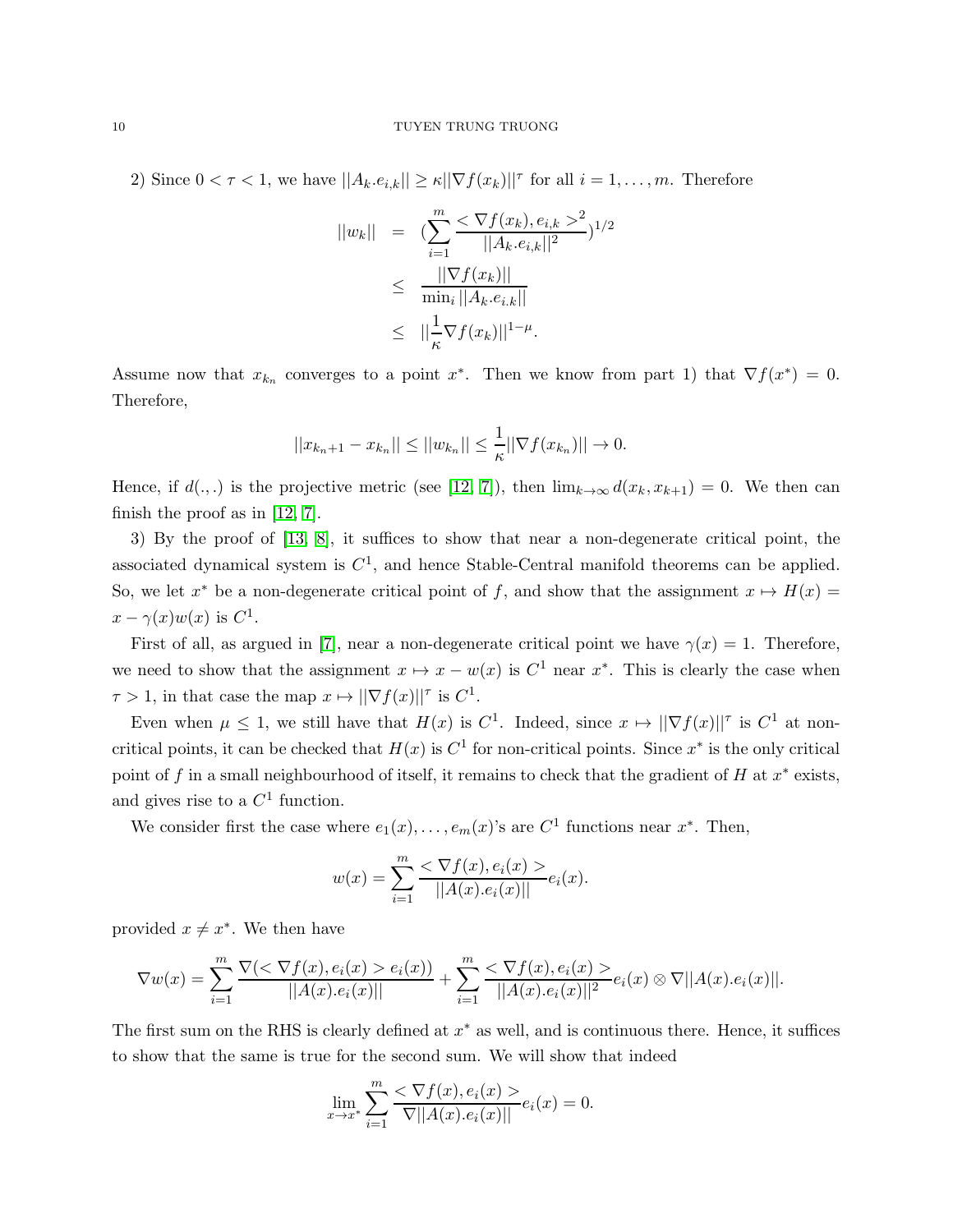To this end, we recall that by arguments in [\[13\]](#page-13-0), near  $x^*$  we have  $\delta(x) = \delta_0$ . Hence  $A(x) =$  $\nabla^2 f(x) + \delta_0 ||\nabla f(x)||^{\tau}$ . Therefore,

$$
\nabla ||A(x).e_i(x)|| = \nabla ||(\nabla^2 f(x) + \delta_0||\nabla f(x)||^{\tau}).e_i(x)||
$$
\n
$$
= \nabla (\sum_{j=1}^m < (\nabla^2 f(x) + \delta_0||\nabla f(x)||^{\tau}).e_i(x).e_j(x) >)^{1/2}
$$
\n
$$
= \frac{\sum_{j=1}^m < \nabla(\nabla^2 f(x) + \delta_0||\nabla f(x)||^{\tau}).e_i(x).e_j(x) >}{2||A(x).e_i(x)||}.
$$

By chain rule, the norm of  $\nabla ||\nabla f(x)||^{\tau}$  is bounded by  $||\nabla f(x)||^{\tau-1}$ . Therefore, the norm of

$$
\sum_{i=1}^{m} \frac{<\nabla f(x), e_i(x) >}{||A(x).e_i(x)||^2} e_i(x) \otimes \nabla ||A(x).e_i(x)||
$$

is bounded by  $\|\nabla f(x)\|^{\tau}$ , which converges to 0 as x converges to  $x^*$ . From this, it is easy to complete the proof.

Now we consider the remaining case that  $e_1(x), \ldots, e_m(x)$  are eigenvectors of  $\nabla^2 f(x)$  near  $x^*$ . In this case, the functions  $x \mapsto e_j(x)$  may not be  $C^1$ , and hence the above argument cannot be directly applied. However, we can use the integral representations of  $pr_{A(x),\pm}$  as in [\[13\]](#page-13-0), and then the above argument can be similarly applied.

- 4) We can prove as in [\[13\]](#page-13-0).
- 5) This is well-known for methods having the descent property in part 0.

*Proof of Theorem [1.2.](#page-6-0)* We can use verbatim the proof for the corresponding property for New Q-Newton's method Backtracking in [\[7\]](#page-12-2).

*Proof of Theorem [1.3.](#page-7-0)* 1) As in part 2 of Theorem [1.1,](#page-6-1) it suffices to show that for a subsequence  $x_{n_k}$ converging to a critical point  $x^*$ :  $\lim_{k\to\infty} ||w_{n_k}|| = 0$ . We look at a new function  $F : \mathbb{R}^{2m} \to \mathbb{R}$  given by  $F(x,y) = \langle \nabla f(x), y \rangle$ . We have  $F(x = x^*, y = 0) = 0$ . Moreover,  $\nabla F = (\nabla^2 f(x), y, \nabla f(x))$ . Hence, by assumption, there exists  $C > 0$  and  $\mu < 1$ , and an open neighborhood U of  $x^*$  as well as  $\epsilon > 0$  so that for all  $x \in U$  and all  $||y|| = 1$ :

$$
| < \nabla f(x), y > |^{\mu} \le C(||\nabla^2 f(x).y|| + ||\nabla f(x)||).
$$

Then, by replacing C with a bigger constant, and substituting x by  $x_{n_k}$  and y by  $e_{j,k}$  we obtain also the inequality

$$
|<\nabla f(x_{n_k}), e_{j,k}>|^{\mu} \le C(||\nabla^2 f(x_{n_k}).e_{j,k}+\delta||\nabla f(x_{n_k})||e_{j,k}||+||\nabla f(x_{n_k})||).
$$

If we choose  $\delta$  appropriately from the finite set  $\delta_0, \ldots, \delta_m$ , we obtain  $A(x_{n_k})$ .

Since  $\tau \leq 1$  and  $||e_{j,k}|| = 1$ , it follows that  $||A(x).e_{j,k}|| \geq minsp(A(x)) \geq \kappa||\nabla f(x)||$ . Therefore, by replacing C by a bigger constant, we obtain that  $| \langle \nabla f(x_{n_k}), e_{j,k} \rangle |^{\mu} \leq C ||A(x) \cdot e_{j,k}||$  for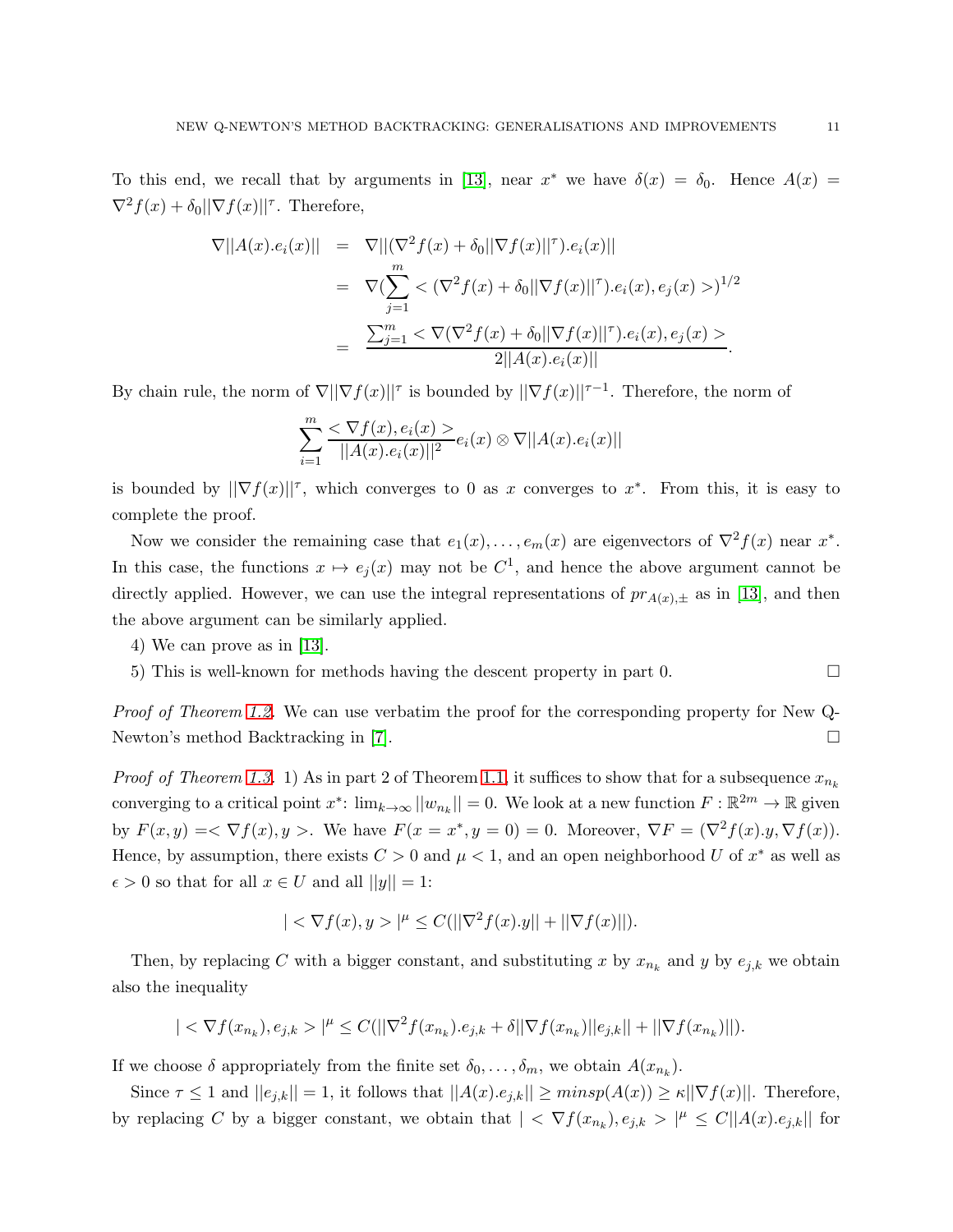#### 12 TUYEN TRUNG TRUONG

every j. Therefore, we obtain

$$
||w_{n_k}|| \le C||\nabla f(x_{n_k})||^{1-\mu} \to 0,
$$

as wanted.

2) Similar to [\[13\]](#page-13-0), we need to show that if  $x^*$  is a critical point of f, there exists a constant  $C > 0$ and  $\theta < 1$  so that if a subsequence  $\{x_{n_k}\}$  converges to  $x^*$ , then:

$$
\lim_{k \to \infty} ||w_{n_k}|| = 0,
$$
  

$$
< w_{n_k}, \nabla f(x_{n_k}) > \geq C||w_{n_k}|| \times |f(x_{n_{k+1}}) - f(x_{n_k})|^{\theta}.
$$

The equality follows from part 2 of Theorem [1.1](#page-6-1) (if  $0 < \tau < 1$ ) and from part 1 above if  $\tau = 1$ . Now we prove the inequality. We have

$$
||A_{n_k}.e_{j,n_k}|| \geq minsp(A_{n_k}) \geq \kappa ||\nabla f(x_{n_k})||^{\tau}.
$$

Then, computed as in [\[7\]](#page-12-2), we obtain

$$
\langle w_{n_k}, \nabla f(x_{n_k}) \rangle \ge C ||w_{n_k}|| \times ||\nabla f(x_{n_k})||^{1+\tau}.
$$

From this, the claim follows by the definition of  $\mu(x^*)$ : we can choose  $\theta = \mu(1 + \tau) < 1$  for some choices of  $\mu \geq \mu(x^*)$ .

3) The proof is similar to that in [\[13\]](#page-13-0).

*Proof of Theorem [1.4.](#page-8-1)* The function f is a real polynomial in dimension m and of degree  $d \geq 2$ (except the trivial case when f is a constant). Hence, by the result in [\[2\]](#page-12-3), we have  $\mu(x^*) \leq$  $1-1/R(m, d)$  with  $R(m, d) = d(3d-3)^{m-1}$  for all critical points  $x^*$  of f. Hence, we can choose  $\tau < 1/(1 - 1/R(m, d)) - 1$ , and apply part 2 of Theorem [1.3.](#page-7-0)

## 3. Feasibility

We provide some comments in the feasibility of the assumptions in the main results, as well as the implementation.

## The assumptions:

The assumptions that f is Morse or more generally has at most countably many critical points is a local condition and is satisfied generically.

The assumption that  $f$  has Lojasiewicz gradient inequality is satisfied by many interesting cost functions, and relevant to those used in Deep Learning.

The assumption that  $0 < \tau \leq 1$ : this only concerns the perturbation term  $\delta ||\nabla f(x)||^{\tau}$  (or one can reduce to  $\delta \min\{1, ||\nabla f(x)||^{\tau}\}\)$  of the Hessian  $\nabla^2 f(x)$ , and hence is not a real restriction. Experimentally, we found that choosing  $\tau > 1$  gives similar performance.

 $\Box$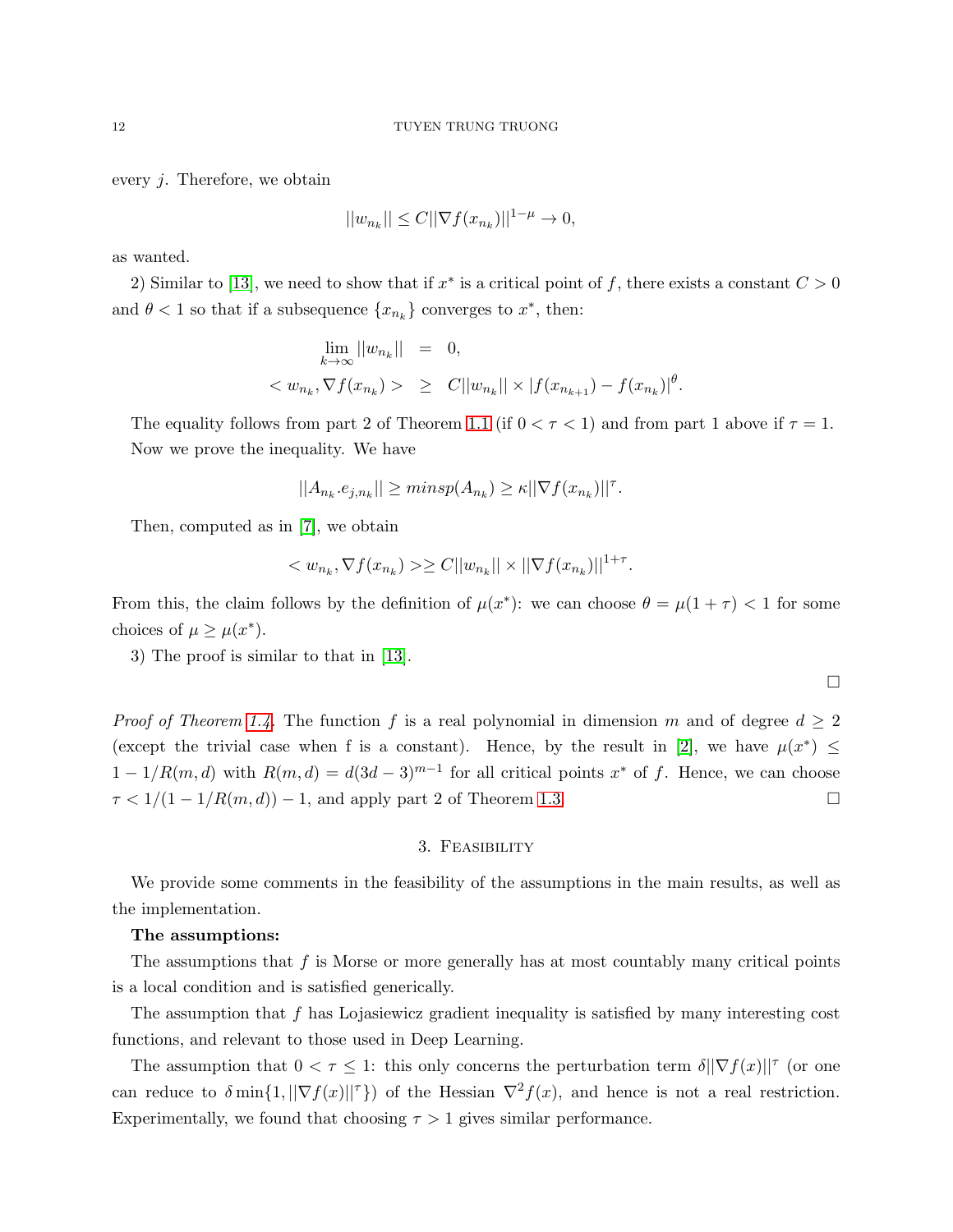The assumption  $\mu(x^*)(1+\tau) < 1$  for all critical points  $x^*$  is roughly satisfied for example when the multiplicities at the critical points are bounded from above by a finite number, and  $\tau < 1$  is small enough.

For the assumption

$$
\liminf_{k \to \infty} \frac{\min_{i \in \Lambda_k} ||A_k.e_{i,k}||}{\max_{i \in \Lambda_k} ||A_k.e_{i,k}||} > 0,
$$

in part 3 of Theorem [1.3:](#page-7-0) The term on the LHS is related to the "condition number" for the matrix  $A_k$ . Note that if at each step k one chooses the vectors  $e_{1,k},\ldots,e_{m,k}$  randomly (or if one pertube them randomly), then each  $e_{j,k}$  would not be completely orthogonal to the eigenvector(s) of the largest eigenvalue of  $A_k$ , and hence one expect that the mentioned assumption would hold. Note that actual computations on computers have inherent errors, and hence can contribute to make the process behave as random.

#### Implementation:

If one wants to compute  $minsp(A_k)$ , then there are two ways to go. First, one can compute the characteristic polynomial  $p_k(t)$  of  $A_k$ , and then uses one numerical method (e.g. New Q-Newton's method or Backtracking gradient descent) to find if  $p_k(t)$  has a root in the ball  $\{z \in \mathbb{C} : |z| <$  $\kappa \|\nabla f(x_k)\|^{\tau}$ . Second, one can use numerical methods for the optimization problem  $\langle Ax, x \rangle^2$ for x on the Riemannian manifold  $\{|x| = 1\}.$ 

If one does not check the condition  $minsp(A_k) \geq \kappa ||\nabla f(x_k)||^{\tau}$ , but only checks the weaker condition  $\det(A_k) \neq 0$ , then experimental results (on various types of problems) are similar. An other method, which is both theoretically and practically sound, is to choose  $\delta$  randomly. This way, with probability 1 one has  $minsp(A_k)$  "large enough" (while not need to check it or even the weaker condition that  $A_k$  is invertible).

#### **REFERENCES**

- <span id="page-12-3"></span>[1] P.-A. Absil, R. Mahony and B. Andrews, *Convergence of the iterates of descent methods for analytic cost functions*, SIAM J. Optim. 16 (2005), vol 16, no 2, 531–547.
- [2] D. D'Acunto and K. Kurdyka, *Explicit bounds for the Lojasiewicz exponent in the gradient inequality for polynomials*, Ann. Pol. Math. 87 (2005), 51–61.
- <span id="page-12-0"></span>[3] L. Armijo, *Minimization of functions having Lipschitz continuous first partial derivatives*, Pacific J. Math. 16 (1966), no. 1, 1–3.
- <span id="page-12-1"></span>[4] A. J. Bray and and D. S. Dean, *Statistics of critical points of gaussian fields on large-dimensional spaces*, Physics Review Letter, 98, 150201.
- [5] Y. N. Dauphin, R. Pascanu, C. Gulcehre, K. Cho, S. Ganguli and Y. Bengjo, *Identifying and attacking the saddle point problem in high-dimensional non-convex optimization*, NIPS' 14 Proceedings of the 27th International conference on neural information processing systems, Volume 2, pages 2933–2941.
- <span id="page-12-2"></span>[6] GitHub link for python's package numdifftools https://github.com/pbrod/numdifftools
- [7] T. T. Truong, *New Q-Newton's method meets Backtracking line search: good convergence guarantee, saddle points avoidance, quadratic rate of convergence, and easy implementation*, arXiv:2108.10249.